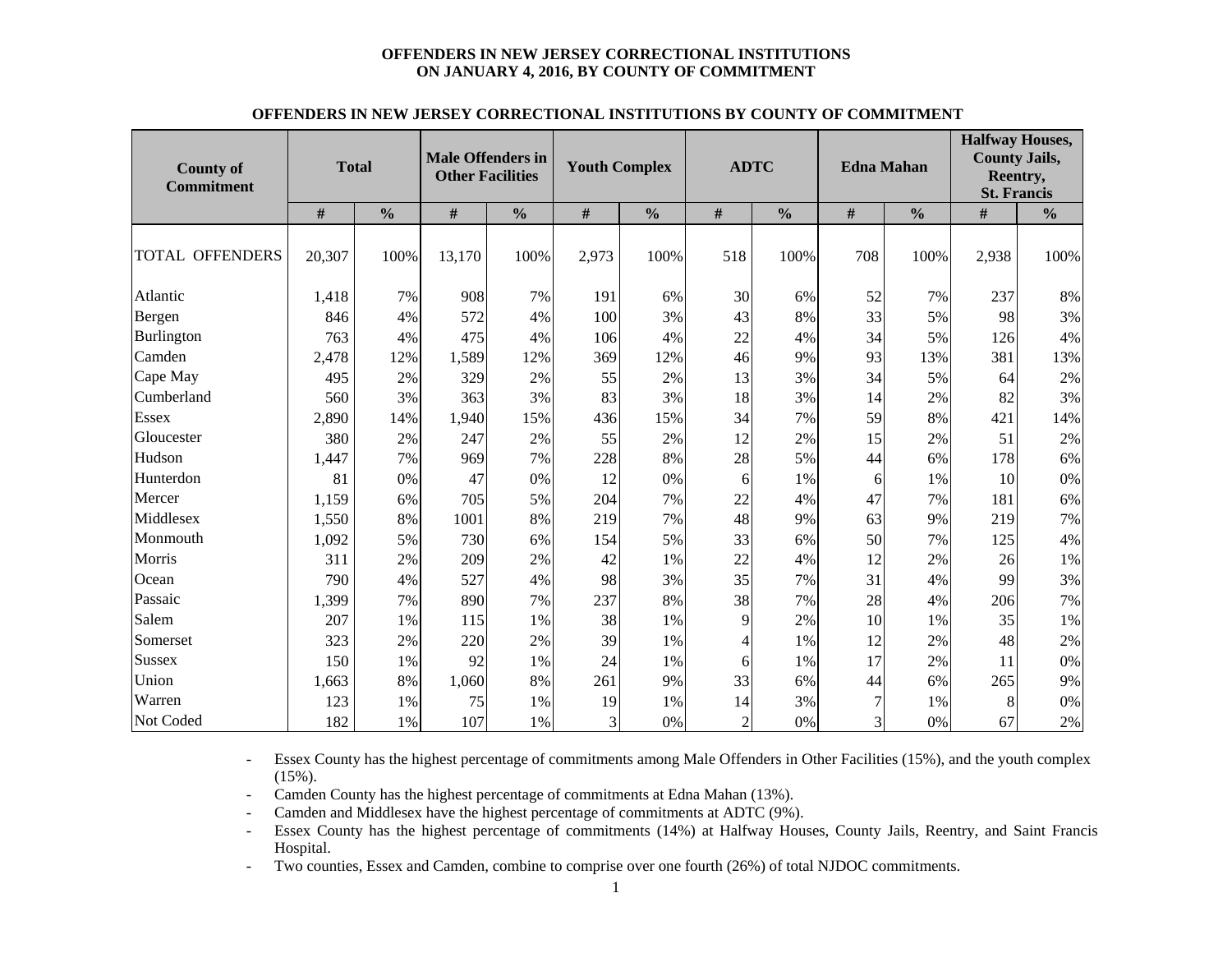# **Prison Complex Offenders By County Of Commitment**

| <b>Institution</b>         | <b>Total</b>  | Atl       | <b>Ber</b> | <b>Burl</b> | Cam                     | Cape<br>May             | Cum            | <b>Ess</b> | Glou     | Hud              | Hunt                 | Mer      | <b>Mid</b>              | Mon      | Mor                     | Оc       | Pas      | Sal            | <b>Som</b> | <b>Sus</b>     | Un       | War            | <b>Not</b><br>Coded  |
|----------------------------|---------------|-----------|------------|-------------|-------------------------|-------------------------|----------------|------------|----------|------------------|----------------------|----------|-------------------------|----------|-------------------------|----------|----------|----------------|------------|----------------|----------|----------------|----------------------|
| <b>Bayside</b>             |               |           |            |             |                         |                         |                |            |          |                  |                      |          |                         |          |                         |          |          |                |            |                |          |                |                      |
| Main                       | 1,115<br>100% | 101<br>9% | 32<br>3%   | 30<br>3%    | 174<br>16%              | 31<br>3%                | 46<br>4%       | 140<br>13% | 20<br>2% | 72<br>6%         | 3<br>0%              | 73<br>7% | 73<br>7%                | 48<br>4% | 11<br>1%                | 37<br>3% | 76<br>7% | 11<br>1%       | 21<br>2%   | 10<br>1%       | 97<br>9% | 5<br>0%        | $\overline{4}$<br>0% |
|                            |               |           |            |             |                         |                         |                |            |          |                  |                      |          |                         |          |                         |          |          |                |            |                |          |                |                      |
| <b>Bayside</b>             | 631           | 53        | 18         | 26          | 100                     | 29                      | 10             | 81         | 20       | 38               | 4                    | 28       | 45                      | 33       | 14                      | 28       | 38       | 3              | 11         | $\overline{2}$ | 48       | $\overline{c}$ | $\mathbf 0$          |
| Farm                       | 100%          | 8%        | 3%         | 4%          | 16%                     | 5%                      | 2%             | 13%        | 3%       | 6%               | 1%                   | 4%       | 7%                      | 5%       | 2%                      | 4%       | 6%       | 0%             | 2%         | 0%             | 8%       | 0%             | 0%                   |
| <b>Bayside</b>             | 349           | 33        | 10         | 14          | 64                      | 16                      | 6              | 40         |          | 23               | $\overline{2}$       | 18       | 29                      | 15       | 4                       | 16       | 17       | $\overline{0}$ | 5          | $\Omega$       | 25       | 5              | $\mathbf 0$          |
| Ancora                     | 100%          | 9%        | 3%         | 4%          | 18%                     | 5%                      | 2%             | 11%        | 2%       | 7%               | 1%                   | 5%       | 8%                      | 4%       | 1%                      | 5%       | 5%       | 0%             | 1%         | 0%             | 7%       | 1%             | 0%                   |
|                            |               |           |            |             |                         |                         |                |            |          |                  |                      |          |                         |          |                         |          |          |                |            |                |          |                |                      |
| <b>Bayside Total</b>       | 2,095         | 187       | 60         | 70          | 338                     | 76                      | 62             | 261        | 47       | 133              | 9                    | 119      | 147                     | 96       | 29                      | 81       | 131      | 14             | 37         | 12             | 170      | 12             | $\overline{4}$       |
|                            | 100%          | 9%        | 3%         | 3%          | 16%                     | 4%                      | 3%             | 12%        | 2%       | 6%               | 0%                   | 6%       | 7%                      | 5%       | 1%                      | 4%       | 6%       | 1%             | 2%         | 1%             | 8%       | 1%             | 0%                   |
|                            |               |           |            |             |                         |                         |                |            |          |                  |                      |          |                         |          |                         |          |          |                |            |                |          |                |                      |
| <b>CRAF</b>                | 208           | 12        | 6          | 9           | 33                      | $\overline{\mathbf{4}}$ | $\overline{c}$ | 19         | 5        | $\boldsymbol{9}$ | $\mathbf 1$          | 13       | 27                      | 13       | $\overline{\mathbf{c}}$ | 16       | 11       | $\mathbf 0$    | 5          | $\overline{2}$ | 18       |                | $\mathbf 0$          |
| <b>Jones Farm</b>          | 100%          | 6%        | 3%         | 4%          | 16%                     | 2%                      | 1%             | 9%         | 2%       | 4%               | 0%                   | 6%       | 13%                     | 6%       | 1%                      | 8%       | 5%       | 0%             | 2%         | 1%             | 9%       | 0%             | 0%                   |
| <b>CRAF</b>                | 355           | 23        | 17         | 14          | 44                      | 13                      | 11             | 30         |          | 14               |                      | 30       | 27                      | 37       | 9                       | 16       | 26       | $\overline{7}$ | 6          | 3              | 15       | 4              | 1                    |
| <b>Reception</b>           | 100%          | 6%        | 5%         | 4%          | 12%                     | 4%                      | 3%             | 8%         | 2%       | 4%               | 0%                   | 8%       | 8%                      | 10%      | 3%                      | 5%       | 7%       | 2%             | 2%         | 1%             | 4%       | 1%             | 0%                   |
|                            |               |           |            |             |                         |                         |                |            |          |                  |                      |          |                         |          |                         |          |          |                |            |                |          |                |                      |
| <b>CRAF Total</b>          | 563           | 35        | 23         | 23          | 77                      | 17                      | 13             | 49         | 12       | 23               | $\overline{2}$       | 43       | 54                      | 50       | 11                      | 32       | 37       | $\overline{7}$ | 11         | 5              | 33       | 5              | $\mathbf 1$          |
|                            | 100%          | 6%        | 4%         | 4%          | 14%                     | 3%                      | 2%             | 9%         | 2%       | 4%               | 0%                   | 8%       | 10%                     | 9%       | 2%                      | 6%       | 7%       | 1%             | 2%         | 1%             | 6%       | 1%             | 0%                   |
| <b>East Jersey</b>         | 1,199         |           |            | 34          | 104                     |                         | 23             |            |          | 99               |                      | 68       | 89                      |          |                         |          | 90       |                | 24         |                | 127      |                | 16                   |
| <b>Main</b>                | 100%          | 57<br>5%  | 52<br>4%   | 3%          | 9%                      | 6<br>1%                 | 2%             | 261<br>22% | 9<br>1%  | 8%               | $\overline{2}$<br>0% | 6%       | 7%                      | 64<br>5% | 23<br>2%                | 31<br>3% | 8%       | 5<br>0%        | 2%         | 10<br>1%       | 11%      | 5<br>0%        | 1%                   |
|                            |               |           |            |             |                         |                         |                |            |          |                  |                      |          |                         |          |                         |          |          |                |            |                |          |                |                      |
| <b>East Jersey</b><br>Camp | 30            | -1        | 0          | 0           | $\overline{\mathbf{c}}$ | 0                       | 0              | 8          | 0        | 1                | 0                    | 1        | $\overline{\mathbf{c}}$ | 1        | $\overline{c}$          | 3        | 3        | $\Omega$       | 1          | 0              | 5        | $\Omega$       | 0                    |
|                            | 100%          | 3%        | 0%         | 0%          | 7%                      | 0%                      | 0%             | 27%        | 0%       | 3%               | 0%                   | 3%       | 7%                      | 3%       | 7%                      | 10%      | 10%      | 0%             | 3%         | 0%             | 17%      | 0%             | 0%                   |
|                            |               |           |            |             |                         |                         |                |            |          |                  |                      |          |                         |          |                         |          |          |                |            |                |          |                |                      |
| <b>East Jersey Total</b>   | 1,229         | 58        | 52         | 34          | 106                     | 6                       | 23             | 269        | 9        | 100              | $\overline{2}$       | 69       | 91                      | 65       | 25                      | 34       | 93       | 5              | 25         | 10             | 132      | 5              | 16                   |
|                            | 100%          | 5%        | 4%         | 3%          | 9%                      | 0%                      | 2%             | 22%        | 1%       | 8%               | 0%                   | 6%       | 7%                      | 5%       | 2%                      | 3%       | 8%       | 0%             | 2%         | 1%             | 11%      | 0%             | 1%                   |
|                            |               |           |            |             |                         |                         |                |            |          |                  |                      |          |                         |          |                         |          |          |                |            |                |          |                |                      |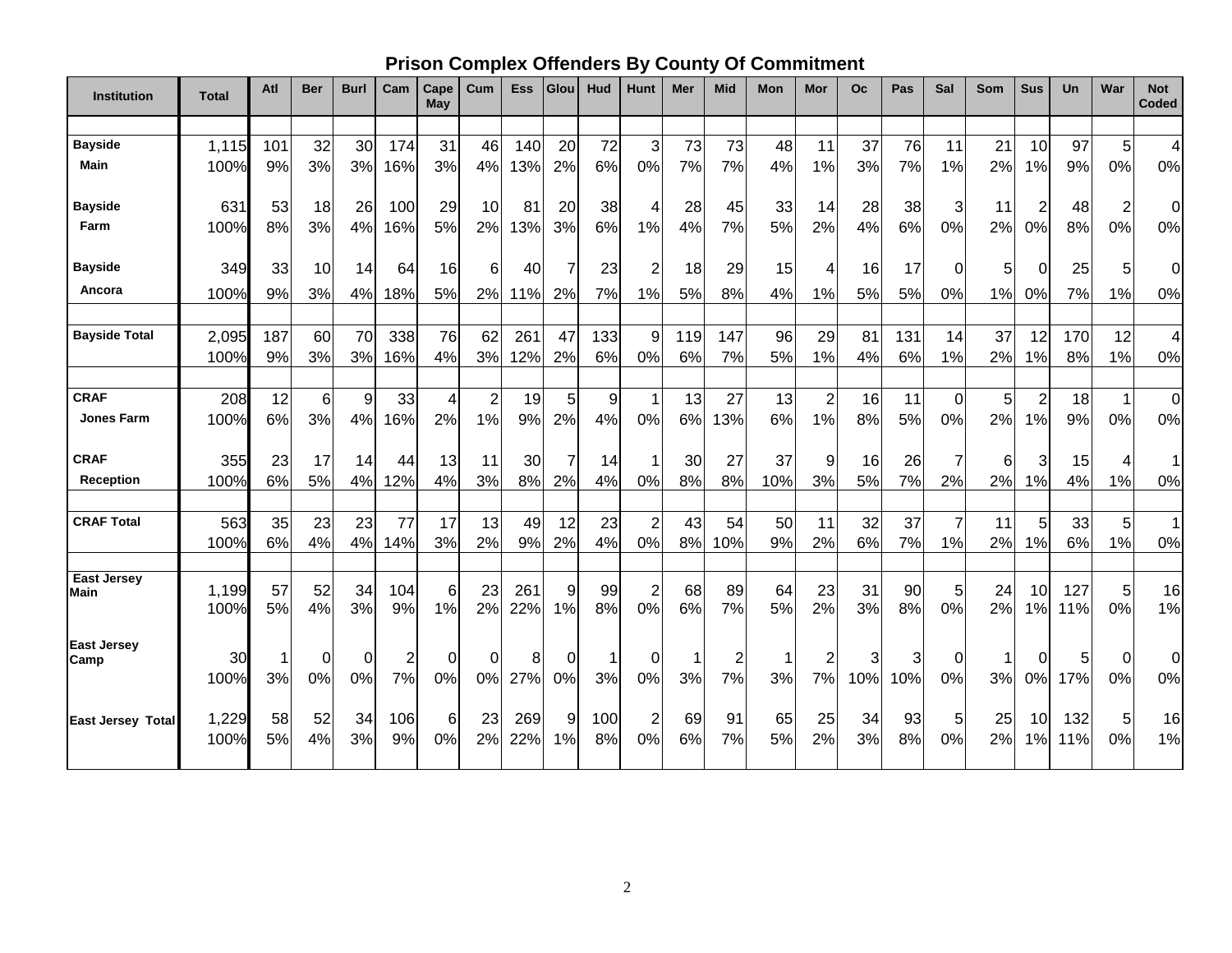# **Prison Complex Offenders By County Of Commitment**

| <b>Institution</b>                          | <b>Total</b> | Atl | <b>Ber</b> | <b>Burl</b> | Cam   | Cape<br>May | Cum | <b>Ess</b> | Glou | Hud | <b>Hunt</b> | Mer | <b>Mid</b> | <b>Mon</b> | Mor | O <sub>c</sub> | Pas | Sal | Som | <b>Sus</b> | Un    | War | <b>Not</b><br>Coded |
|---------------------------------------------|--------------|-----|------------|-------------|-------|-------------|-----|------------|------|-----|-------------|-----|------------|------------|-----|----------------|-----|-----|-----|------------|-------|-----|---------------------|
|                                             |              |     |            |             |       |             |     |            |      |     |             |     |            |            |     |                |     |     |     |            |       |     |                     |
| <b>NJ State Prison</b>                      | 1,621        | 112 | 91         | 64          | 138   | 24          | 48  | 257        | 16   | 110 | 9           | 107 | 111        | 90         | 25  | 66             | 101 | 12  | 19  | 12         | 136   | 5   | 68                  |
|                                             | 100%         | 7%  | 6%         | 4%          | 9%    | 1%          | 3%  | 16%        | 1%   | 7%  | 1%          | 7%  | 7%l        | 6%         | 2%  | 4%             | 6%  | 1%  | 1%  | 1%         | 8%    | 0%  | 4%                  |
|                                             |              |     |            |             |       |             |     |            |      |     |             |     |            |            |     |                |     |     |     |            |       |     |                     |
| <b>Northern</b>                             | 2,094        | 63  | 118        | 48          | 125   | 21          | 38  | 519        | 12   | 209 | 3           | 80  | 185        | 101        | 45  | 62             | 170 | 7   | 47  | 13         | 216   |     | 5                   |
| <b>Main</b>                                 | 100%         | 3%  | 6%         | 2%          | 6%    | 1%          | 2%  | 25%        | 1%   | 10% | 0%          | 4%  | 9%         | 5%         | 2%  | 3%             | 8%  | 0%  | 2%  | 1%         | 10%   | 0%  | 0%                  |
| <b>Northern</b>                             | 373          | 27  | 15         | 12          | 38    | 9           | 9   | 68         | 12   | 27  | 1           | 16  | 28         | 13         | 4   | 13             | 31  | 1   | 3   | 4          | 37    |     | 3                   |
| <b>Ad Seg Male</b>                          | 100%         | 7%  | 4%         | 3%          | 10%   | 2%          | 2%  | 18%        | 3%   | 7%  | 0%          | 4%  | 8%         | 3%         | 1%  | 3%             | 8%  | 0%  | 1%  | 1%         | 10%   | 1%  | 1%                  |
|                                             |              |     |            |             |       |             |     |            |      |     |             |     |            |            |     |                |     |     |     |            |       |     |                     |
| <b>Northern Total</b>                       | 2,467        | 90  | 133        | 60          | 163   | 30          | 47  | 587        | 24   | 236 | 4           | 96  | 213        | 114        | 49  | 75             | 201 | 8   | 50  | 17         | 253   | 9   | 8                   |
|                                             | 100%         | 4%  | 5%         | 2%          | 7%    | 1%          | 2%  | 24%        | 1%   | 10% | 0%          | 4%  | 9%         | 5%         | 2%  | 3%             | 8%  | 0%  | 2%  | 1%         | 10%   | 0%  | 0%                  |
| <b>Southern</b>                             | 1,878        | 139 | 76         | 72          | 284   | 96          | 62  | 159        | 53   | 146 | 5           | 98  | 152        | 111        | 17  | 88             | 122 | 22  | 28  | 11         | 124   | 11  | $\overline{2}$      |
|                                             | 100%         | 7%  | 4%         | 4%          | 15%   | 5%          | 3%  | 8%         | 3%   | 8%  | 0%          | 5%  | 8%         | 6%         | 1%  | 5%             | 6%  | 1%  | 1%  | $1\%$      | 7%    | 1%  | 0%                  |
|                                             |              |     |            |             |       |             |     |            |      |     |             |     |            |            |     |                |     |     |     |            |       |     |                     |
| <b>South Woods</b>                          | 3,317        | 287 | 137        | 152         | 483   | 80          | 108 | 358        | 86   | 221 | 16          | 173 | 233        | 204        | 53  | 151            | 205 | 47  | 50  | 25         | 212   | 28  | 8                   |
|                                             | 100%         | 9%  | 4%         | 5%          | 15%   | 2%          | 3%  | 11%        | 3%   | 7%  | 0%          | 5%  | 7%         | 6%         | 2%  | 5%             | 6%  | 1%  | 2%  | 1%         | 6%    | 1%  | 0%                  |
|                                             |              |     |            |             |       |             |     |            |      |     |             |     |            |            |     |                |     |     |     |            |       |     |                     |
| <b>Subtotal</b><br><b>Male Offenders in</b> | 13,170       | 908 | 572        | 475         | 1,589 | 329         | 363 | 1,940      | 247  | 969 | 47          | 705 | 1,001      | 730        | 209 | 527            | 890 | 115 | 220 | 92         | 1,060 | 75  | 107                 |
| <b>Other Facilities</b>                     | 100%         | 7%  | 4%         | 4%          | 12%   | 2%          | 3%  | 15%        | 2%   | 7%  | 0%          | 5%  | 8%         | 6%         | 2%  | 4%             | 7%  | 1%  | 2%  | 1%         | 8%    | 1%  | 1%                  |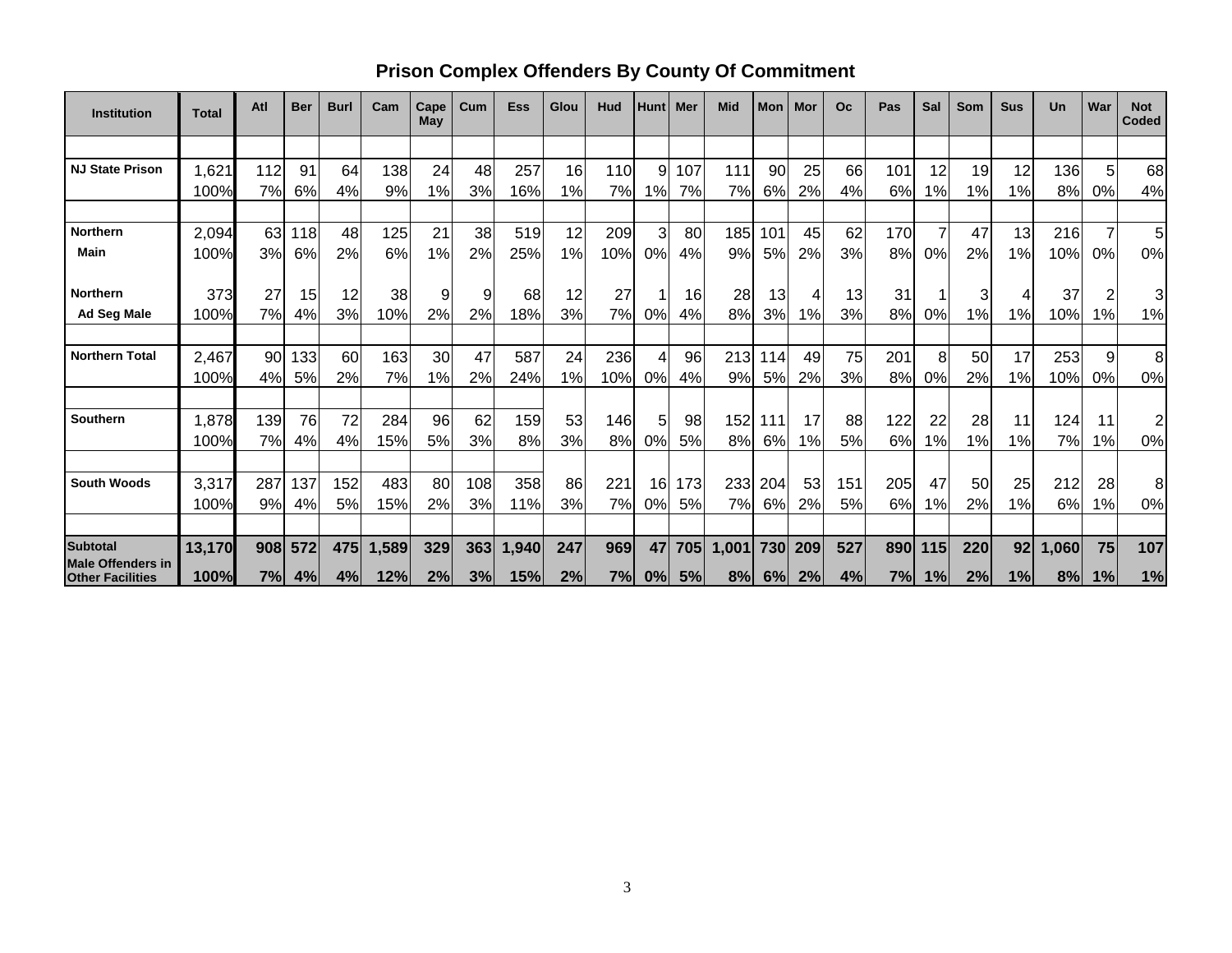| <b>Institution</b>    | Total  | Atl | <b>Ber</b> | <b>Burl</b> | Cam   | Cape<br>May | Cum   | <b>Ess</b> | <b>Glou</b>     | Hud   | <b>Hunt</b>     | Mer | <b>Mid</b> | Mon | Mor | <b>Oc</b> | Pas | Sal | <b>Som</b> | <b>Sus</b> | <b>Un</b> | War | <b>Not</b><br>Coded |
|-----------------------|--------|-----|------------|-------------|-------|-------------|-------|------------|-----------------|-------|-----------------|-----|------------|-----|-----|-----------|-----|-----|------------|------------|-----------|-----|---------------------|
|                       |        |     |            |             |       |             |       |            |                 |       |                 |     |            |     |     |           |     |     |            |            |           |     |                     |
| <b>ADTC</b>           | 518    | 30  | 43         | 22          | 46    | 13          | 18    | 34         | 12              | 28    | 6               | 22  | 48         | 33  | 22  | 35        | 38  |     |            |            | 33        | 14  |                     |
|                       | 100%   | 6%  | 8%l        | 4%          | 9%    | 3%          | 3%    | 7%         | 2%              | 5%    | 1% <sub>I</sub> | 4%  | 9%         | 6%  | 4%  | 7%        | 7%l | 2%  | $1\%$      | 1%         | 6%        | 3%  | 0%                  |
|                       |        |     |            |             |       |             |       |            |                 |       |                 |     |            |     |     |           |     |     |            |            |           |     |                     |
| <b>Subtotal</b>       | 13,688 | 938 | 615        | 497         | 1,635 | 342         | 381   | .974       | 259             | 997   | 53              | 727 | 1,049      | 763 | 231 | 562       | 928 | 124 | 224        | 98         | 1,093     | 89  | 109                 |
|                       | 100%   | 7%  | 4%         | 4%          | 12%   | 2%          | 3%    | 14%        | 2%              | 7%    | 0%              | 5%  | 8%         | 6%  | 2%  | 4%        | 7%  | 1%  | 2%         | $1\%$      | 8%        | 1%  | 1%                  |
|                       |        |     |            |             |       |             |       |            |                 |       |                 |     |            |     |     |           |     |     |            |            |           |     |                     |
| <b>Mahan - Female</b> | 708    | 52  | 33         | 34          | 93    | 34          | 14    | 59         | 15 <sub>1</sub> | 44    | 6               | 47  | 63         | 50  | 12  | 31        | 28  | 10  | 12         | 17         | 44        |     | 3                   |
| <b>Prison</b>         | 100%   | 7%  | 5%         | 5%          | 13%   | 5%          | $2\%$ | 8%l        | 2%              | 6%    | 1%              | 7%  | 9%         | 7%  | 2%  | 4%        | 4%  | 1%  | 2%         | 2%         | 6%        | 1%  | 0%                  |
|                       |        |     |            |             |       |             |       |            |                 |       |                 |     |            |     |     |           |     |     |            |            |           |     |                     |
| <b>Total Prison</b>   | 14,396 | 990 | 648        | 531         | 1,728 | 376         | 395   | 2,033      | 274             | 1,041 | 59              | 774 | 1112       | 813 | 243 | 593       | 956 | 134 | 236        | <b>115</b> | 1,137     | 96  | 112                 |
| <b>Complex</b>        | 100%   | 7%  | 5%         | 4%          | 12%   | $3\%$       | 3%    | 14%l       | 2%              | 7%    | $ 0\% $         | 5%  | 8%         | 6%  | 2%  | 4%        | 7%  | 1%  | 2%         | 1%         | 8%        | 1%  | 1%                  |

**Prison Complex Offenders By County Of Commitment**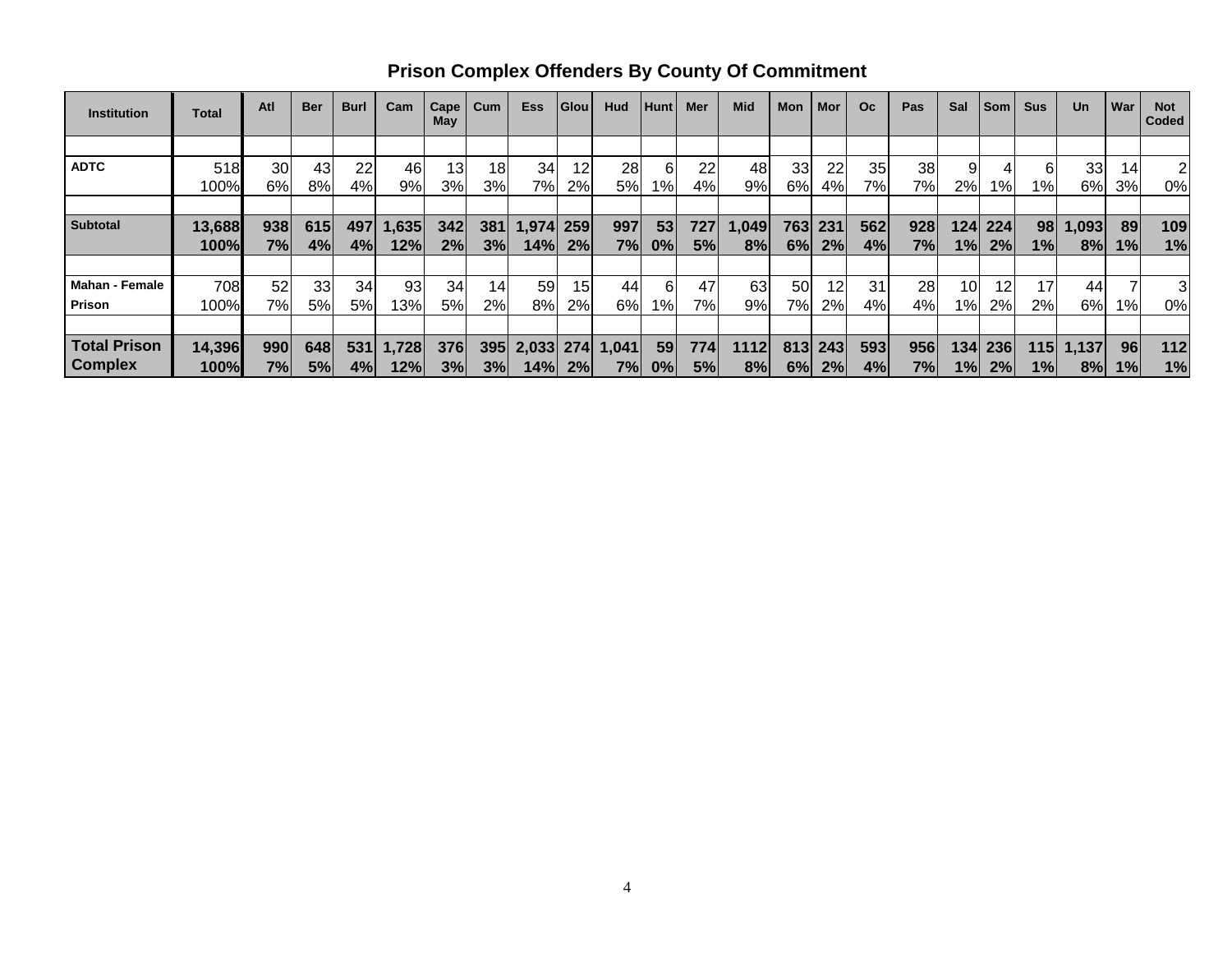| <b>Institution</b>                   | <b>Total</b> | Atl | <b>Ber</b> | <b>Burl</b>    | Cam | Cape<br>May     | Cum            | <b>Ess</b> | Glou | Hud | <b>Hunt</b>    | Mer | <b>Mid</b> | <b>Mon</b> | Mor | <b>Oc</b>      | Pas       | Sal | Som            | <b>Sus</b>     | Un  | War            | <b>Not</b><br>Coded |
|--------------------------------------|--------------|-----|------------|----------------|-----|-----------------|----------------|------------|------|-----|----------------|-----|------------|------------|-----|----------------|-----------|-----|----------------|----------------|-----|----------------|---------------------|
|                                      |              |     |            |                |     |                 |                |            |      |     |                |     |            |            |     |                |           |     |                |                |     |                |                     |
| <b>Garden State</b>                  | 1,510        | 105 | 39         | 64             | 224 | 21              | 55             | 203        | 38   | 106 | 3              | 129 | 105        | 79         | 24  | 43             | 101       | 21  | 17             | 9              | 117 | $6 \mid$       |                     |
|                                      | 100%         | 7%  | 3%         | 4%             | 15% | 1%              | 4%             | 13%        | 3%   | 7%  | 0%             | 9%  | 7%         | 5%         | 2%  | 3%             | 7%        | 1%  | $1\%$          | 1%             | 8%  | 0%             | 0%                  |
|                                      |              |     |            |                |     |                 |                |            |      |     |                |     |            |            |     |                |           |     |                |                |     |                |                     |
| <b>Mountainview</b>                  | 804          | 35  | 41         | 15             | 54  | 24              | 14             | 143        | 6    | 70  | 5 <sup>1</sup> | 33  | 70         | 38         | 12  | 34             | 94        | ⇁   | 15             | 11             | 78  | 5 <sub>l</sub> | $\overline{0}$      |
|                                      | 100%         | 4%  | 5%         | 2%             | 7%  | 3%              | 2%             | 18%        | 1%   | 9%  | 1%             | 4%  | 9%         | 5%         | 1%  | 4%             | <b>2%</b> | 1%  | 2%             | 1%             | 10% | 1%             | 0%                  |
|                                      |              |     |            |                |     |                 |                |            |      |     |                |     |            |            |     |                |           |     |                |                |     |                |                     |
| Wagner                               | 300          | 21  | 11         | $\overline{9}$ | 40  | 4               | 5 <sup>1</sup> | 43         | 7    | 28  | $\overline{3}$ | 19  | 16         | 16         | 3   | 10             | 20        |     | 3              | $\overline{c}$ | 31  | 4              | 1                   |
| Main                                 | 100%         | 7%  | 4%         | 3%             | 13% | 1%              | 2%             | 14%        | 2%   | 9%  | 1%             | 6%  | 5%         | 5%         | 1%  | 3%             | 7%        | 1%  | 1%             | 1%             | 10% | 1%             | 0%                  |
| Wagner                               | 249          | 19  |            | 13             | 31  | $\overline{c}$  | 8 <sup>1</sup> | 33         | 3    | 16  |                | 17  | 21         | 14         | 2   | 9              | 16        | 6   | $\overline{2}$ |                | 23  | 4              |                     |
| Ad Seg                               | 100%         | 8%  | 3%         | 5%             | 12% | 1%              | 3%             | 13%        | 1%   | 6%  | 0%             | 7%  | 8%         | 6%         | 1%  | 4%             | 6%        | 2%  | 1%             | 0%             | 9%  | 2%             | 0%                  |
|                                      |              |     |            |                |     |                 |                |            |      |     |                |     |            |            |     |                |           |     |                |                |     |                |                     |
| Wagner                               | 110          | 11  |            | 5 <sub>l</sub> | 20  | 41              |                | 14         |      | 8   | $\overline{0}$ | 6   | 7          |            |     | $\overline{2}$ | 6         |     | $\overline{2}$ |                | 12  | $\Omega$       | 0                   |
| <b>Minimum Units</b>                 | 100%         | 10% | 2%         | 5%             | 18% | 4%              | 1%             | 13%        | 1%   | 7%  | 0%             | 5%  | 6%         | 6%         | 1%  | 2%             | 5%        | 0%  | 2%             | 1%             | 11% | 0%             | 0%                  |
|                                      |              |     |            |                |     |                 |                |            |      |     |                |     |            |            |     |                |           |     |                |                |     |                |                     |
| Wagner                               | 659          | 51  | 20         | 27             | 91  | 10 <sub>1</sub> | 14             | 90         | 11   | 52  |                | 42  | 44         | 37         | 6   | 21             | 42        | 10  | 7              | 4              | 66  | 8 <sup>1</sup> | $\overline{2}$      |
| <b>Total</b>                         | 100%         | 8%  | 3%         | 4%             | 14% | 2%              | 2%             | 14%        | 2%   | 8%  | 1%             | 6%  | 7%         | 6%         | 1%  | 3%             | 6%        | 2%  | 1%             | 1%             | 10% | 1%             | 0%                  |
|                                      |              |     |            |                |     |                 |                |            |      |     |                |     |            |            |     |                |           |     |                |                |     |                |                     |
| <b>Total Youth</b><br><b>Complex</b> | 2,973        | 191 | 52         | 34             | 104 | 6               | 23             | 261        | 9    | 99  | $\mathbf 2$    | 68  | 89         | 64         | 23  | 31             | 90        | 5   | 24             | 10             | 127 | 5              | 16                  |
|                                      | 100%         | 6%  | 2%         | 1%             | 3%  | 0%              | 1%             | 9%         | 0%   | 3%  | 0%             | 2%  | 3%         | 2%         | 1%  | 1%             | 3%        | 0%  | 1%             | 0%             | 4%  | 0%             | 1%                  |

**Youth Complex Offenders By County Of Commitment**